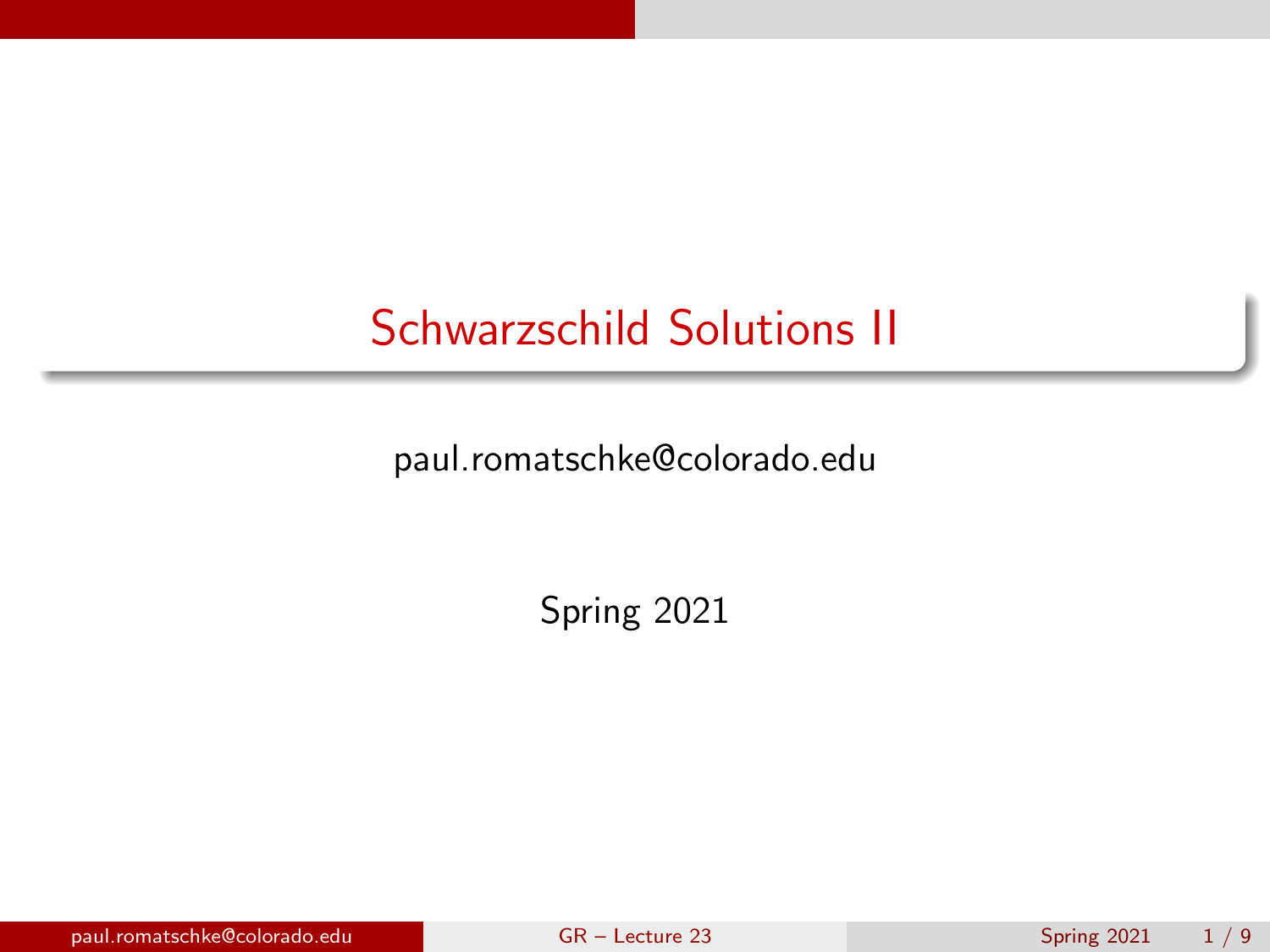

- **•** Einstein Field Equations are hard to solve in general
- In the last lecture, we discussed an analytical solution found by Schwarzschild
- The solution in spherical coordinates is given by

$$
g_{\mu\nu} = \text{diag}\left(-A(r), A^{-1}(r), r^2, r^2 \sin^2 \theta\right), \tag{23.1}
$$

where  $A(r)$  is a function that is given by

$$
A(r) = 1 + \frac{\text{const}}{r}
$$
 (23.2)

**•** In this lecture, we will discuss the physical meaning of the Schwarzschild solution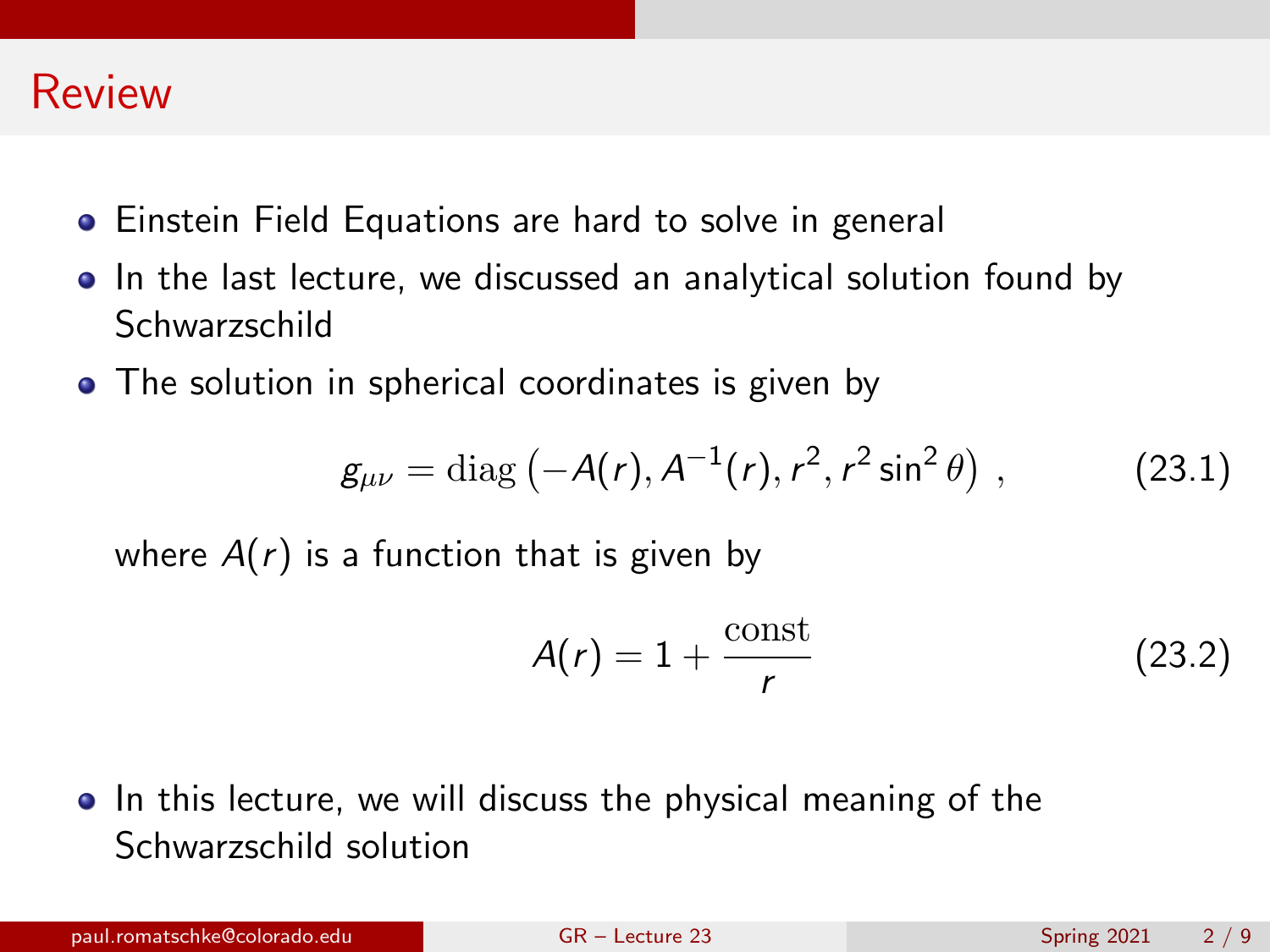- Let's focus on the constant first.
- Writing const  $= -r_s$  we have

$$
A = 1 - \frac{r_s}{r},\tag{23.3}
$$

where  $r_{\mathsf{s}}$  is an unknown constant of dimension length

- $\bullet$  We call  $r_s$  the Schwarzschild radius
- Let's try to relate  $r<sub>s</sub>$  to things we know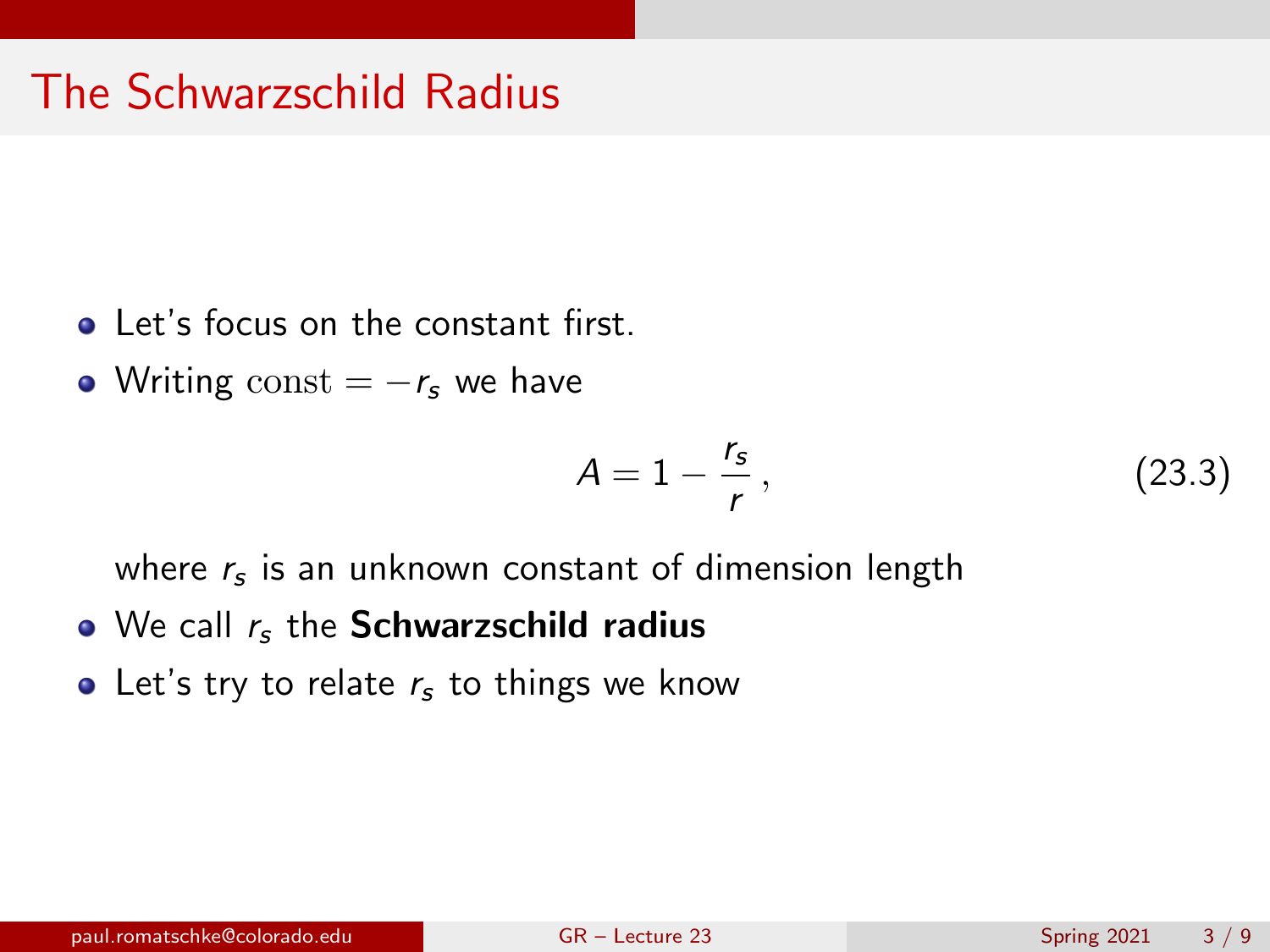### The Schwarzschild Radius

**• For the Schwarzschild solution** 

$$
g_{00} = -A = -1 + \frac{r_s}{r}, \qquad (23.4)
$$

- For large radius  $r \to \infty$ ,  $g_{00}$  is very close to Minkowski
- Therefore, for  $r \to \infty$  we are in the *weak field limit* where

$$
-1 + \frac{r_s}{r} = g_{00} = -(1 + 2\Phi), \qquad \bar{\partial}^2 \Phi = 4\pi G \epsilon \qquad (23.5)
$$

and Φ the Newton gravitational potential

**•** For spherical symmetry, Newton's potential is

$$
\Phi = -\frac{GM}{r},\qquad(23.6)
$$

where  $M = \int dV \epsilon$  is the total mass in a ball of radius  $r$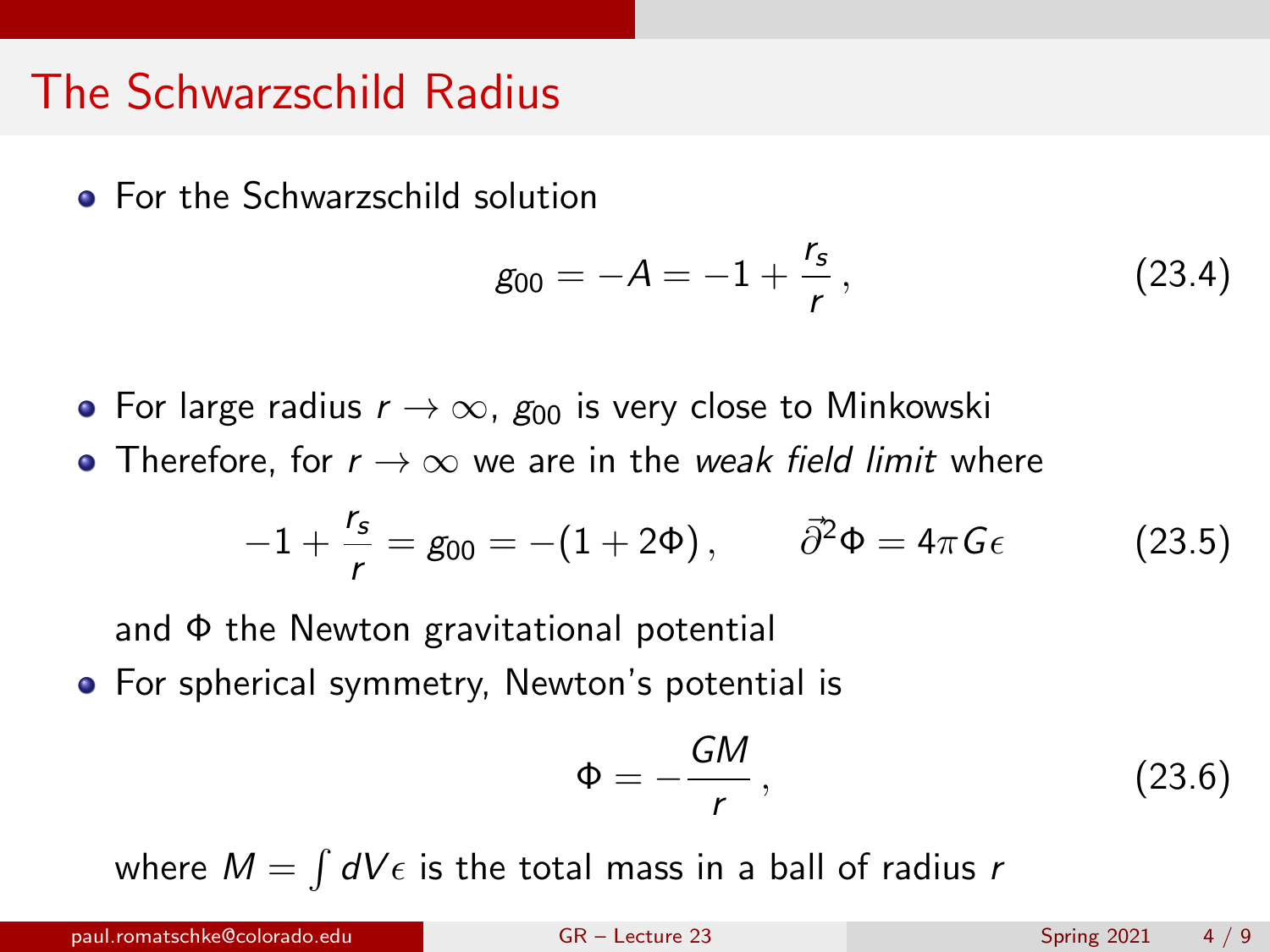### The Schwarzschild Radius

We find

$$
r_s = 2GM, \qquad (23.7)
$$

for the Schwarzschild radius

• Let's look at the metric again:

$$
g_{00}=-(1-\frac{2GM}{r}).
$$
 (23.8)

- For  $r \to \infty$ ,  $g_{00} \to -1$  is nicely behaved
- Decreasing  $r$ ,  $g_{00}$  is growing
- For  $r = r_s$  we have

$$
g_{00}(r = r_s) = 0, \quad g_{rr}(r = r_s) = \infty \tag{23.9}
$$

• The metric is **singular** at  $r = r_s$ • We call  $r = r_s$  the **horizon**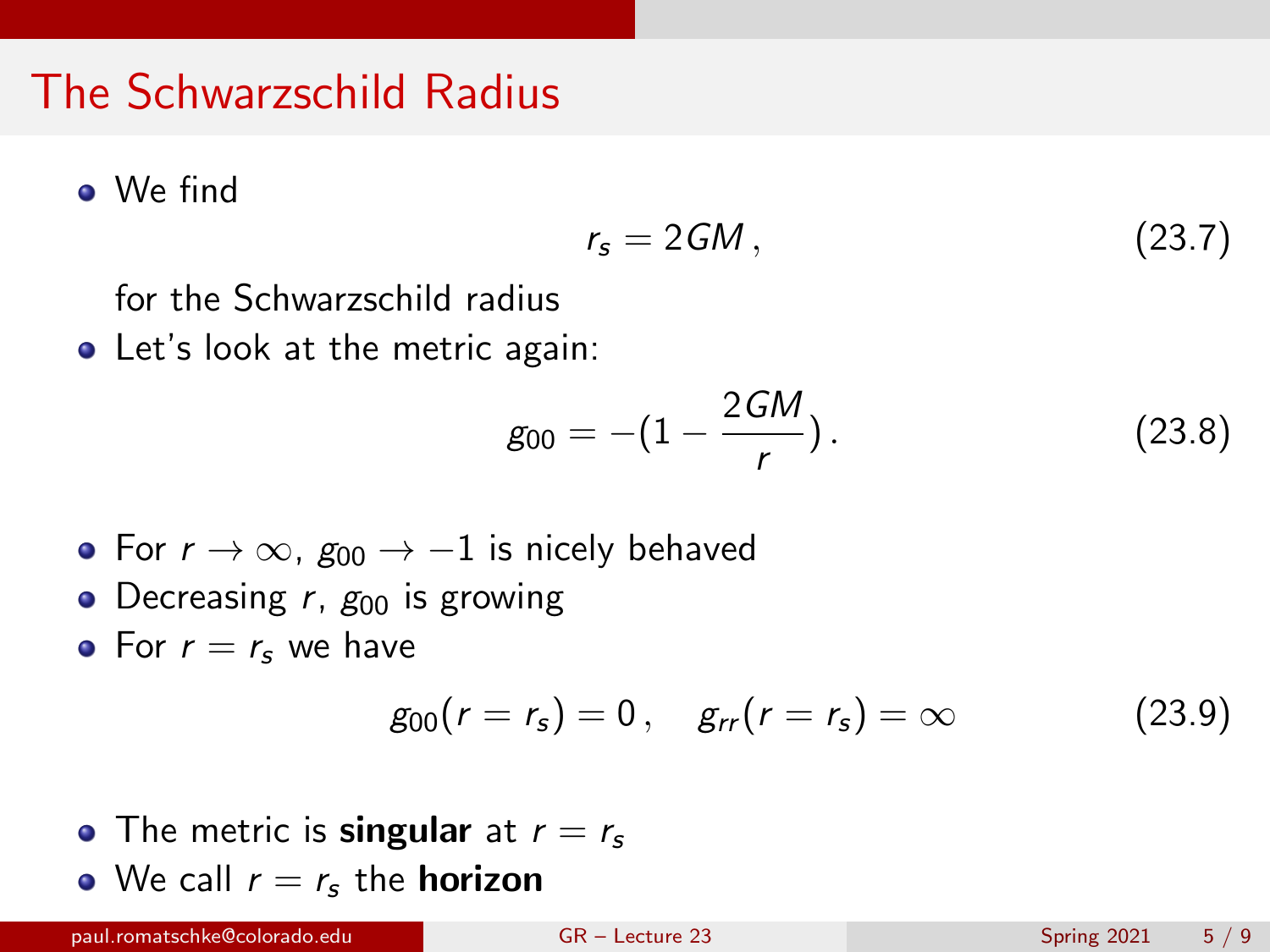### A second singularity

**•** Let's look at the metric component once more:

$$
g_{00}=-(1-\frac{2GM}{r}).
$$
 (23.10)

Besides the singularity at  $r=r_s$ , there is a **second singularity** at

$$
r = 0. \tag{23.11}
$$

- The Schwarzschild solution is singular for both  $r = 0, r_s$
- What do these singularities mean physically? Are they "real" singularities?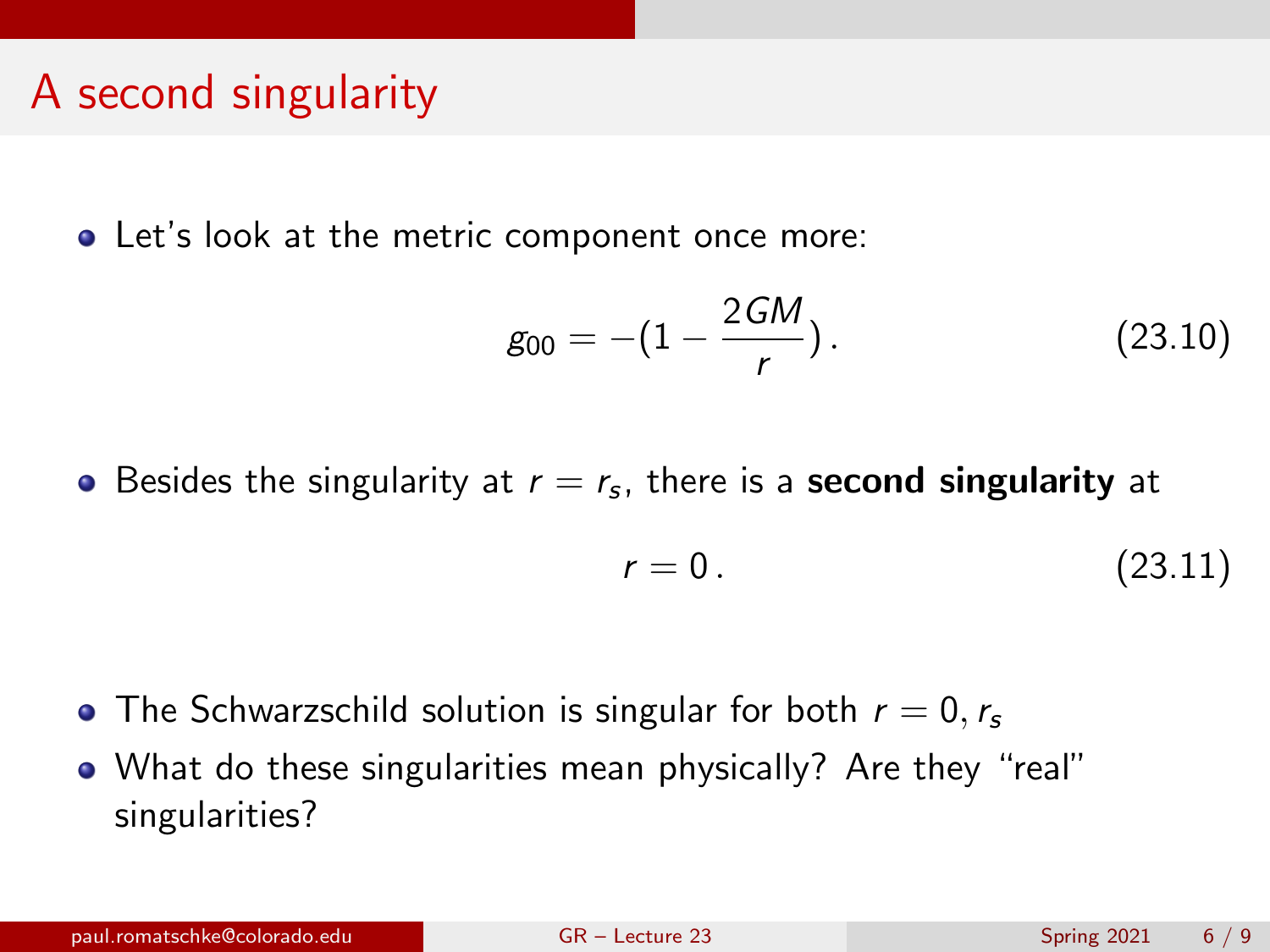#### Coordinate singularities

• Let's get some insight from polar coordinates

For  $\vec{x} = \begin{pmatrix} r \cos \phi \\ \sin \phi \end{pmatrix}$ r sin  $\phi$  $\big)$  we have

$$
g_{ij} = \text{diag}(1, r^2), \quad g^{ij} = \text{diag}(1, \frac{1}{r^2}).
$$
 (23.12)

- Obviously, the metric is singular at  $r = 0$
- Not a problem of the manifold:  $\mathbb{R}^2$  is fine
- $\bullet$   $r = 0$  is not a "real" singularity
- It's just a consequence of the polar coordinates we employed
- We call these type of singularities "coordinate singularities"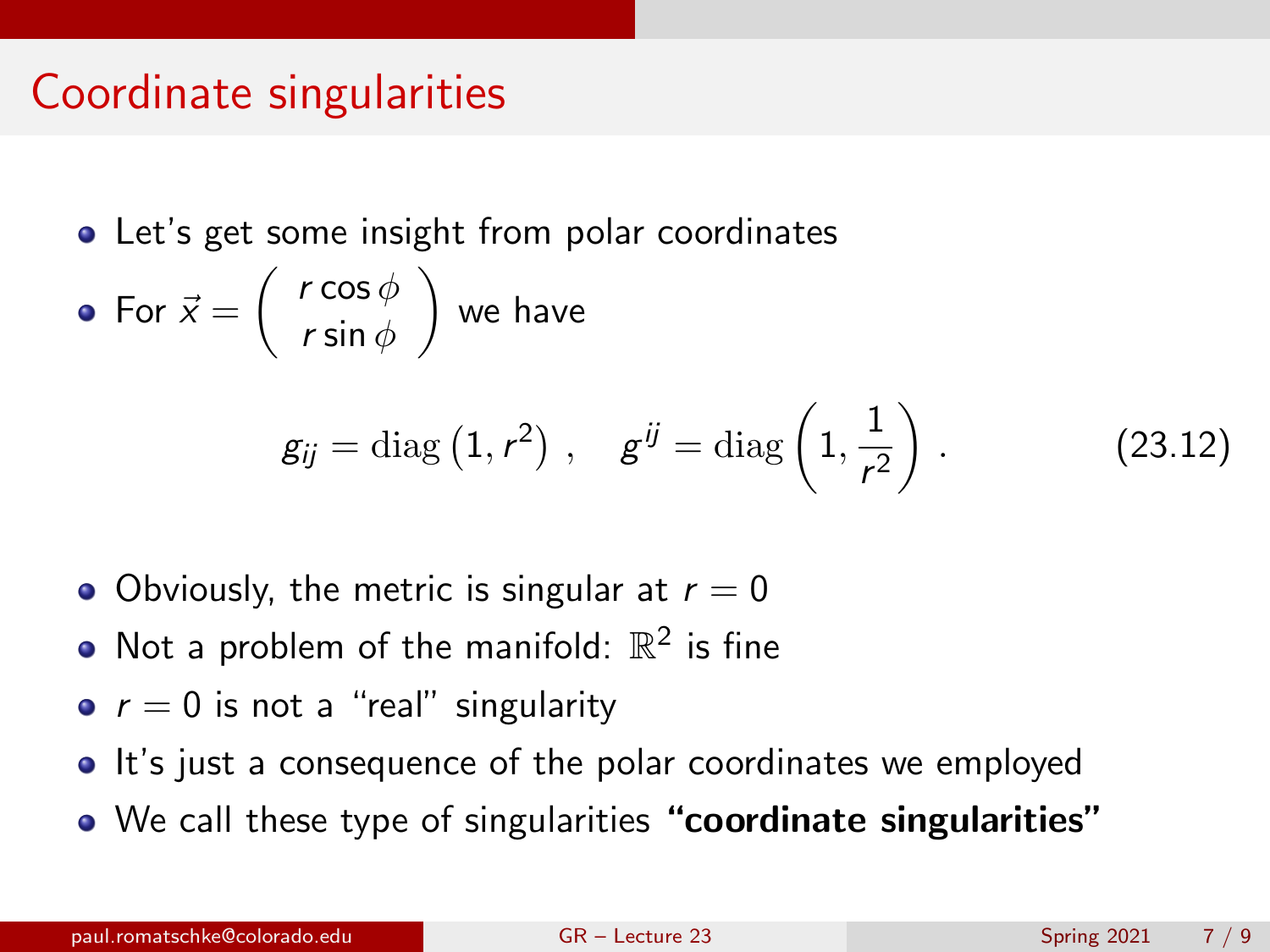- How do we decide if the singularities  $r = 0, r_s$  of the Schwarzschild solution are "real" or "coordinate" singularities?
- Need coordinate-invariant tests!
- Fortunately, we have coordinate-invariant quantities, e.g.

$$
R = R^{\mu}_{\mu}, \quad R^{\mu\nu} R_{\mu\nu}, \quad R^{\alpha\beta\gamma\delta} R_{\alpha\beta\gamma\delta} \dots \tag{23.13}
$$